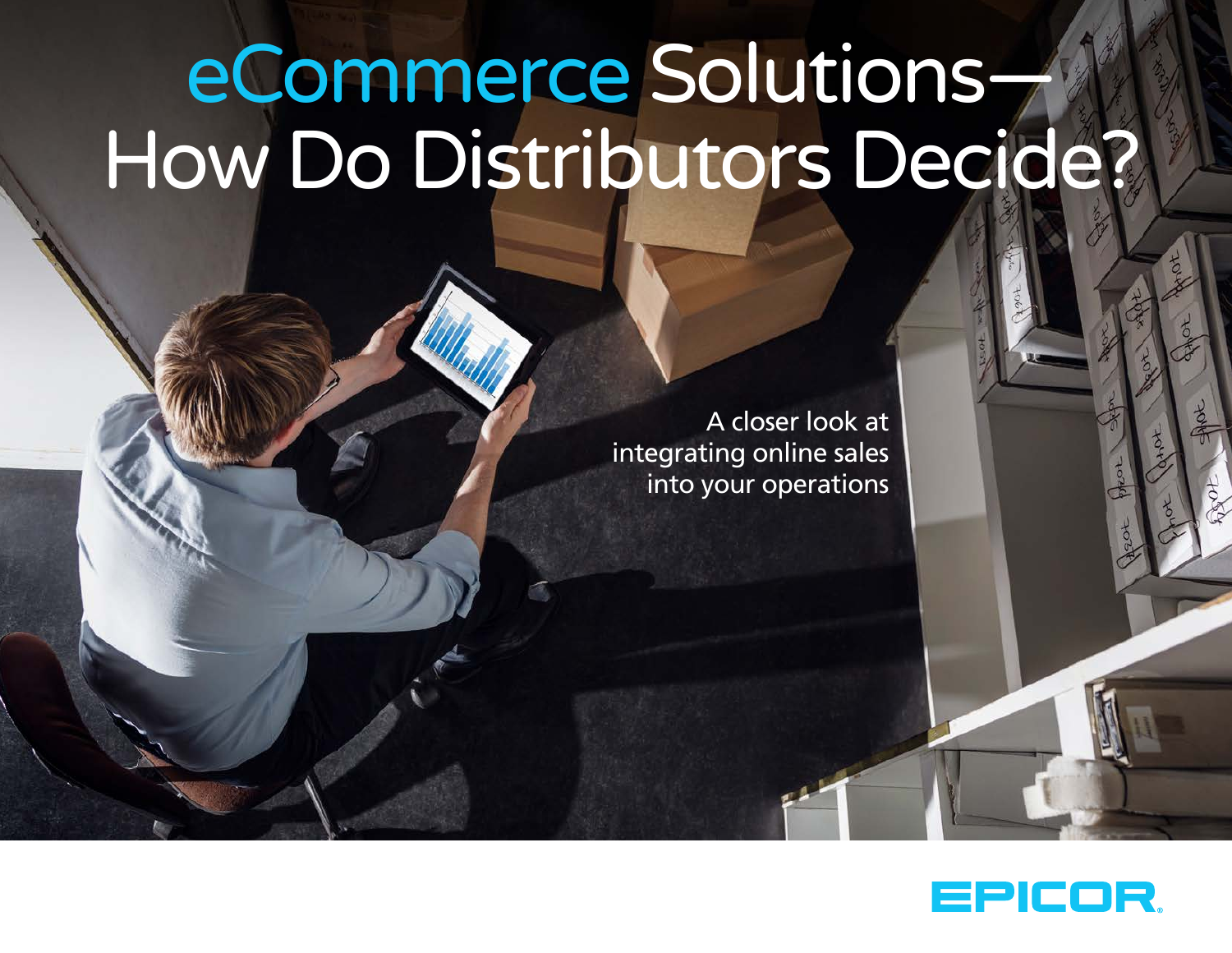# What's Inside…

| What matters most to distributors in eCommerce? 4 |  |
|---------------------------------------------------|--|
|                                                   |  |
|                                                   |  |
|                                                   |  |

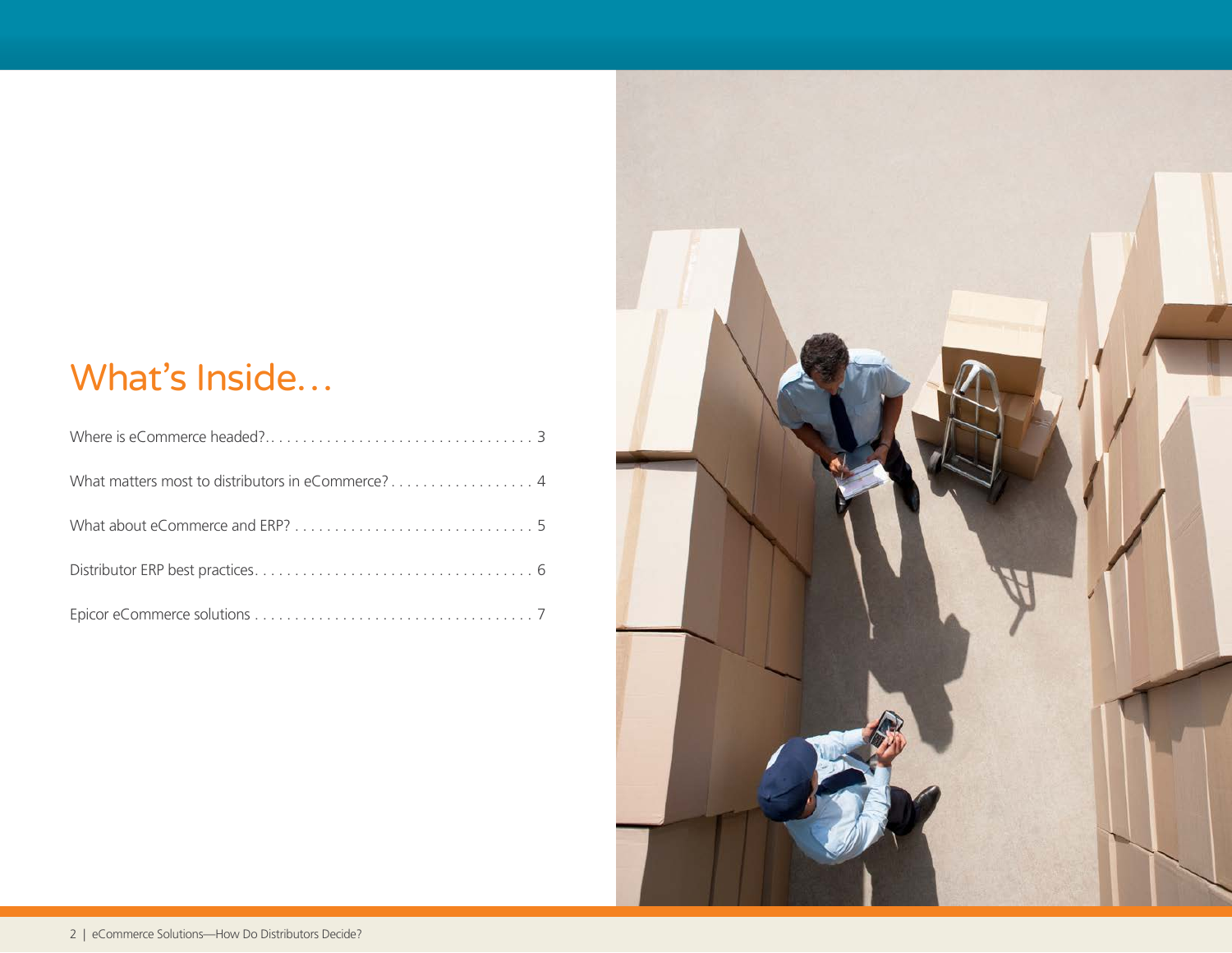# <span id="page-2-0"></span>Where is eCommerce headed?

### ...Wherever you'd like it to go.

**There's no question eCommerce has changed the distribution landscape.**

- $\blacktriangleright$  It's changed how you find, engage, and retain customers
- $\blacktriangleright$  It's changed your relationship with customers and the skills your people need to serve them
- $\blacktriangleright$  It's a necessary business tool
- $\blacktriangleright$  It offers you a way to grow while lowering costs and increasing customer satisfaction
- $\blacktriangleright$  It changes how you work

The real question is how those changes to the distribution landscape fit into your business strategy. Is eCommerce a core capability you need to survive, or does it play a more supportive role while services differentiate your business from others? Either way, you need a smooth flow from your customers' expectations to your business process.

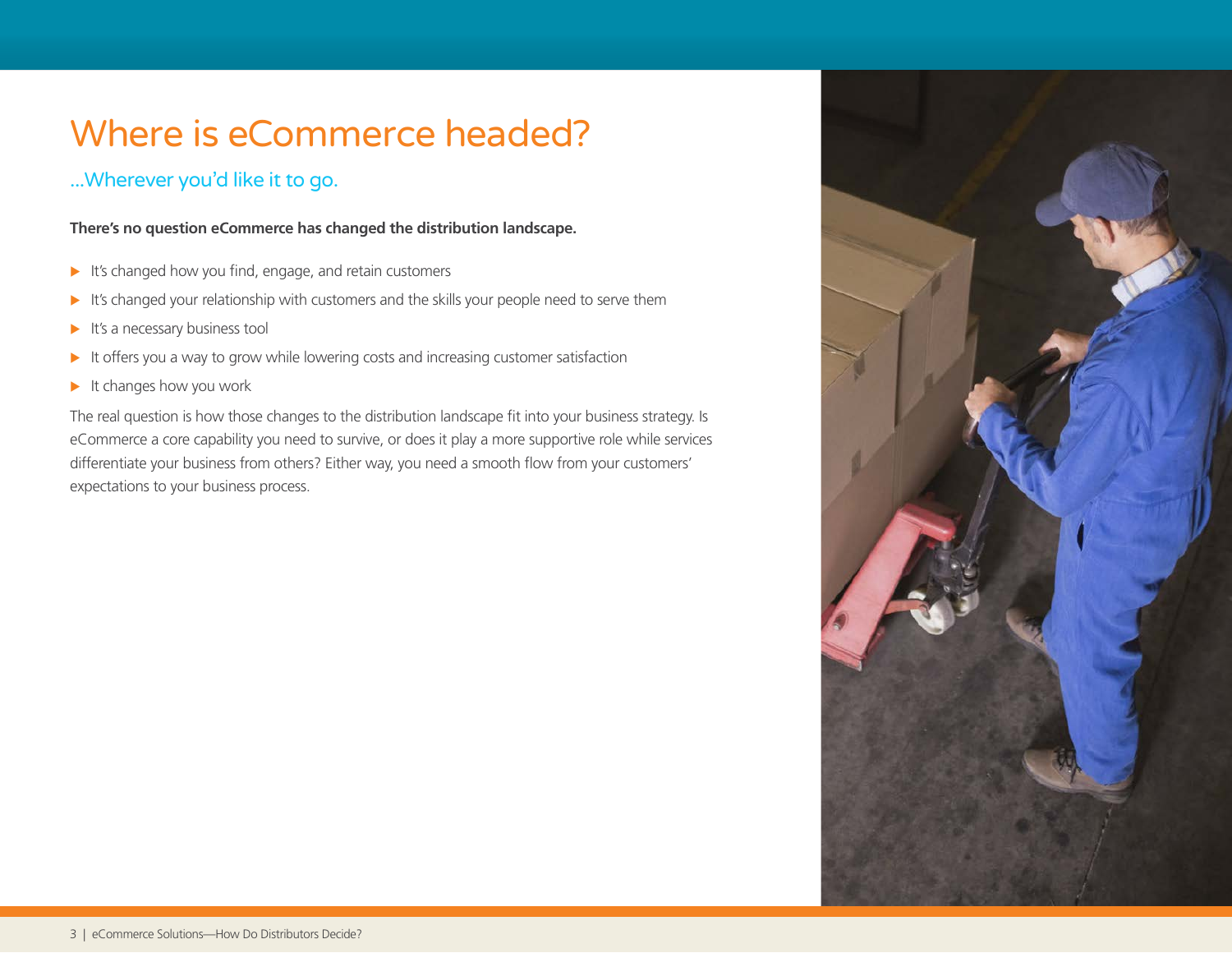<span id="page-3-0"></span>



More than half of those surveyed expect at least

of their customers to buy online 50% within three years

## eCommerce for Distributors

If you're reluctant to offer an eCommerce option for your customers because you think it won't be utilized, think again. According to Forrester Research:

- $\triangleright$  87% of B2B companies said they migrated customers to online sales
- $\triangleright$  More than half of those surveyed expect at least 50% of their customers to buy online within three years<sup>1</sup>
- > 51% of B2B digital professionals said omnichannel customers increased spending in the past year
- $\triangleright$  50% of B2B digital professionals said profitability for online ordering increased<sup>2</sup>

1 Source: Forrester. The case for Omnichannel Commerce. Aug 2017 2 Source: Forrester. Commerce technology investment trends. Sep 2017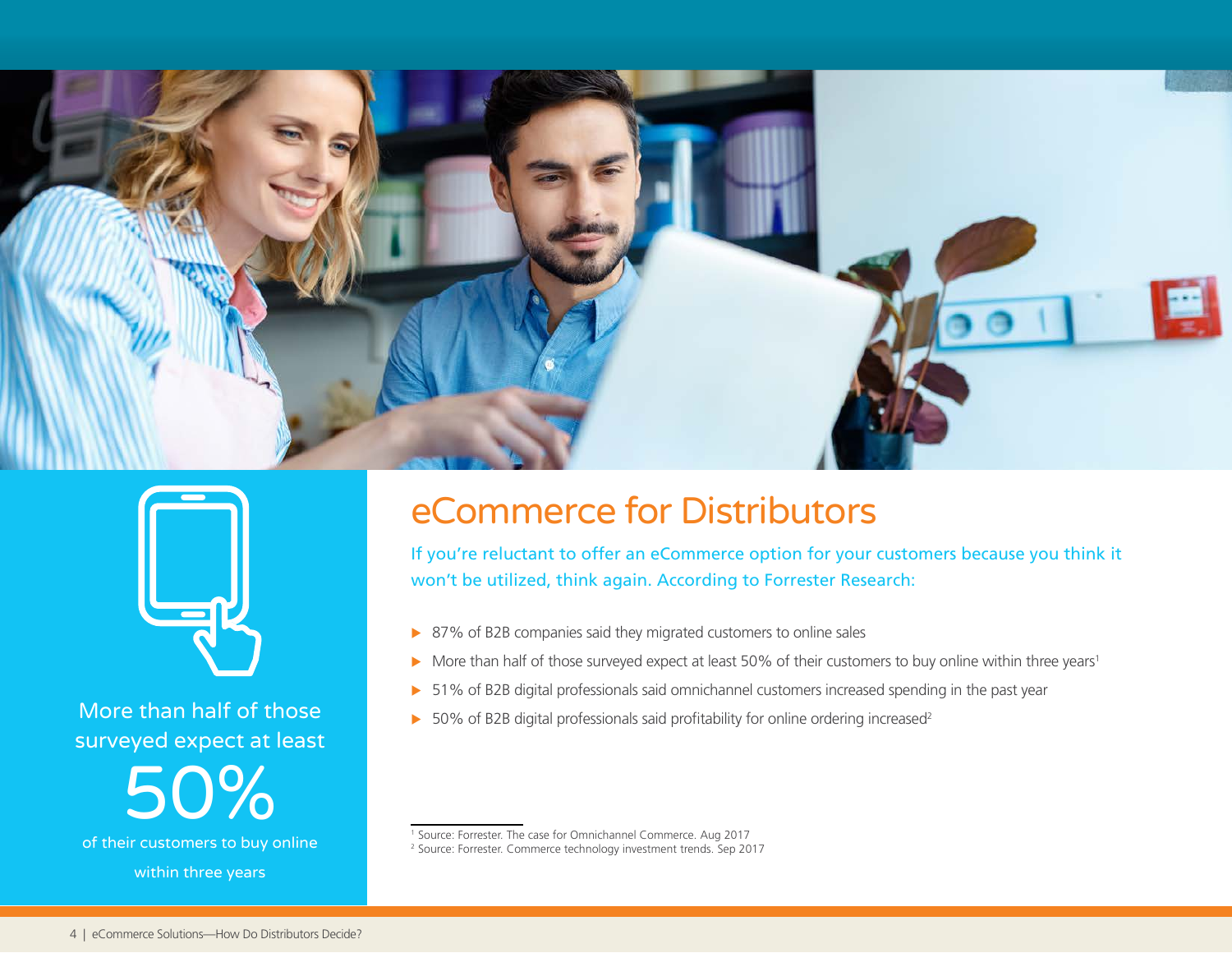<span id="page-4-0"></span>

## What about eCommerce and ERP?

Consider how eCommerce will integrate with existing systems—including enterprise resource planning (ERP) solutions—and where investments need to be made to maximize its potential.

An effective eCommerce strategy integrates the system with other technology—most importantly, your ERP solution—to streamline processes and create efficiencies. Consider investing in an eCommerce solution that integrates with your existing ERP or implementing an eCommerce solution endorsed by your ERP provider to ensure the systems are set up to work in tandem.

## 2018 eCommerce Investment Insights



70% of business leaders say they are investing more in digital commerce due to competition and

new technologies.



71% prioritize the digital commerce platform itself when making new investments, which is often a primary driver of ROI.

## 62%



say partnering is key to success particularly to complement/supplement existing resources and fill internal gaps.



Source: Forrester. Commerce technology investment trends. Sep 2017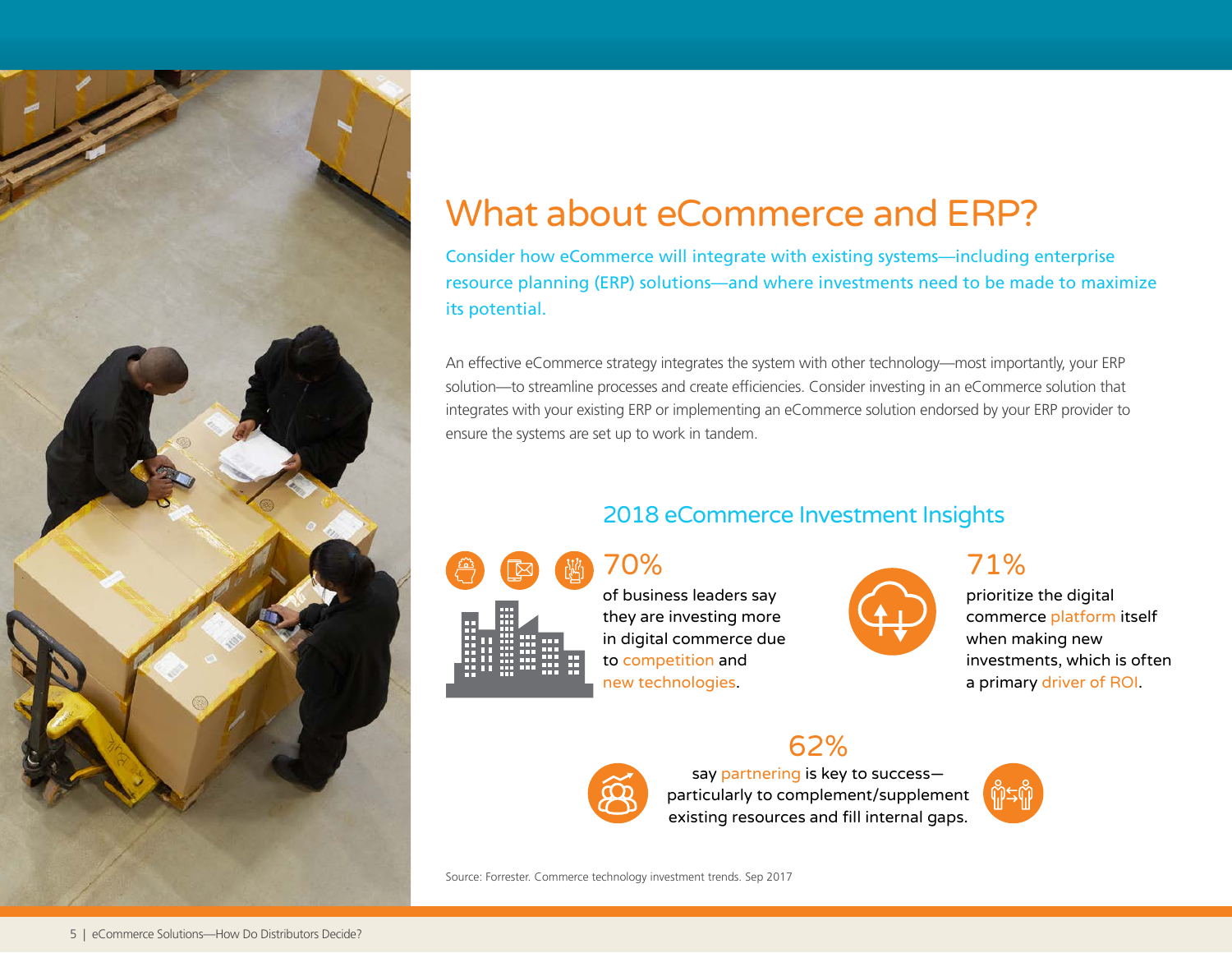## <span id="page-5-0"></span>eCommerce in Distribution

Online activity in distribution is growing, and online capability is a growing prerequisite for success. Firms that are expanding show greater eCommerce investment and higher profitability overall than lower-growth peers. In Industrial Distribution's 2019 Survey of Distributor Operations, 33% of respondents said Internet sales is one of their top four primary growth strategies—up from 28% the prior year—and 75% of respondents said they expect their online sales to increase over the prior year.<sup>3</sup>

eCommerce is widespread in the consumer market, and while distributors were initially slow to join the movement that retailers started, it's since become mainstream. Distributors who offer eCommerce are part of a market that—according to research firm Forrester—grew online B2B sales from \$780 billion in 2015 to almost \$1 trillion in 2018. By 2023, Forrester projects that these sales will reach \$1.8 trillion.4

Distributors without the means to provide eCommerce from scratch still have options. They can enlist the service of an eCommerce provider, work with an independent system integrator, or utilize available software. Whichever route is selected, it is simplest and most effective for the eCommerce system to be directly integrated with the distributor's ERP system to create a seamless flow of orders. eCommerce and ERP integration can be a large hurdle for distributors who build and support their own platform.

B2B mobile commerce is fast becoming as important as overall eCommerce. Customers now expect to be able to shop at any time and location. To meet these demands, a distributor needs to provide a mobile viewing experience that aligns with their full website. Utilizing a sales order automation provider can take care of this issue. Such a provider takes care of routing email, fax, and print orders into a company's ERP system—eliminating human error and increasing responsiveness to customers.

<sup>3</sup> Industrial Distribution's 72nd Annual Survey of Distributor Operations, June 10, 2019.

<sup>4</sup> Forrester Analytics: B2B eCommerce Forecast, 2018-2023, December 14, 2018.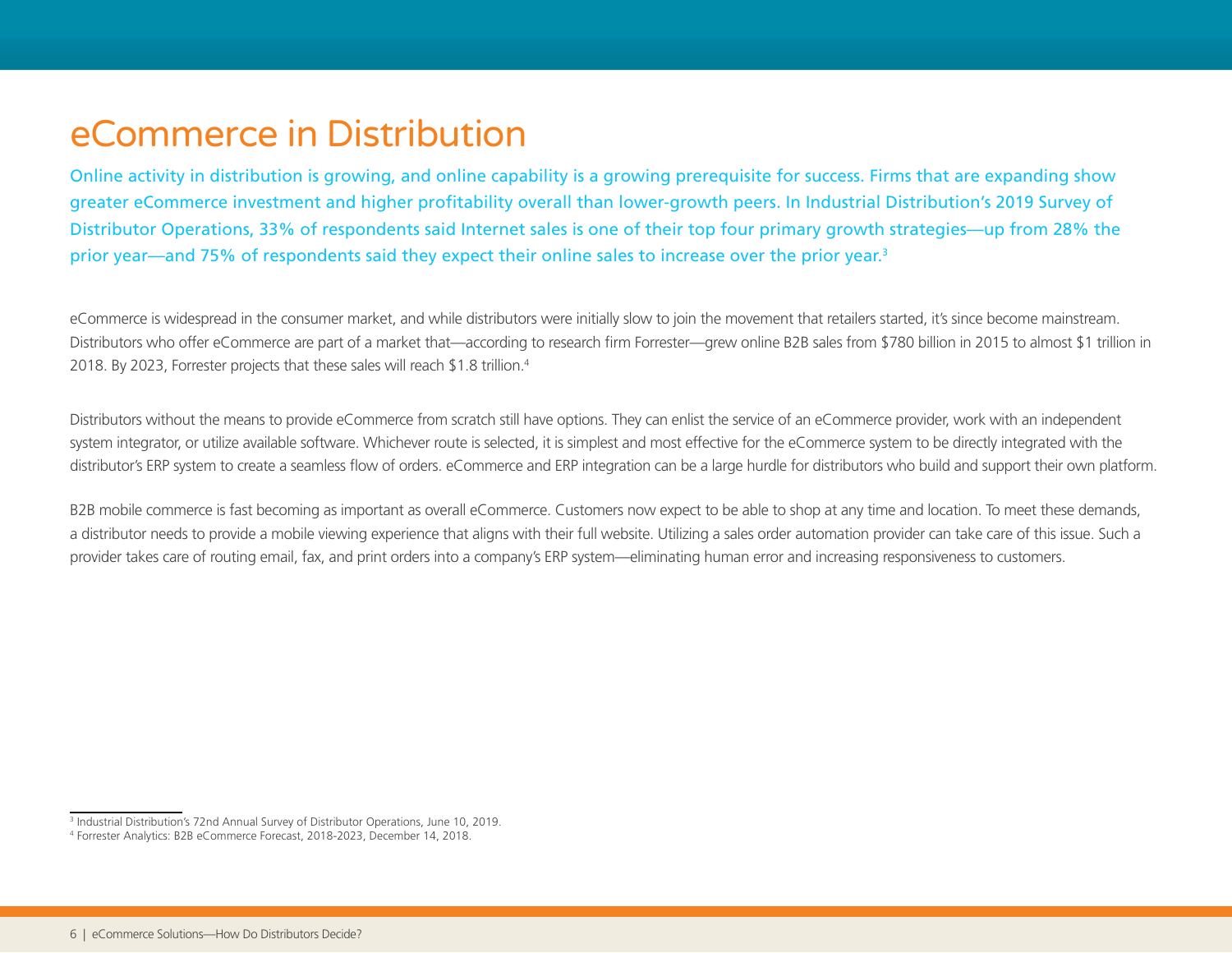<span id="page-6-0"></span>

## Epicor eCommerce solutions

Epicor eCommerce helps you reach more customers, differentiate your business, and deploy best-in-class distribution. If you want to compete with the likes of Amazon® and Grainger®, you need to manage more services for more customers—all while managing costs. In a time of tight margins, that means sophisticated inventory controls, exceptional customer service, advanced forecasting, and sharper pricing tools. The deep distribution expertise Epicor delivers includes best-practice processes, key differentiators, and top technologies to help you boost both productivity and growth.

#### **The most modern eCommerce solution—Epicor Commerce Connect**

If you want to turn online purchasers into full-time accounts, this is where you start. Epicor Commerce Connect with Prophet 21® and Eclipse™ combines consumer functionality with B2B capability. It's cloud based, fully mobile, and backed by a huge variety of Apple Store-like apps.

- $\triangleright$  Cost-effective cloud service requires minimal hardware, support cost, and time
- $\triangleright$  Tightly integrated with Epicor Prophet 21 and Epicor Eclipse
- $\blacktriangleright$  Fully responsive web design—it's ready for mobile commerce
- $\triangleright$  Multilanguage, multicurrency, and multistore capability
- $\triangleright$  Out-of-the-box, modern eCommerce functionality
	- **o** Feature-rich B2C eCommerce administration toolset with page themes/templates
- | Search engine optimization (SEO), search, product catalog, checkout, payment, and site analytics
- ▶ Out-of-the-box B2B eCommerce functionality—developed by Epicor on top of Magento
	- **O** Customer account management, price, order, reorder, and bulk order
- $\triangleright$  B2B customer self-service with access to order status, shipping, account history, invoices, payments, and returns (RMA)
- $\triangleright$  Out-of-the-box self-service tools for marketing promotions and web discounts
- ▶ Social capabilities—e.g., blogs, product reviews, and ratings—plus integration with platforms like Facebook®, Twitter®, etc.
- ▶ A complete end-to-end service—implementation, eCommerce business consulting, website design, third-party product content integration, back-end integration, configuration, and SEO service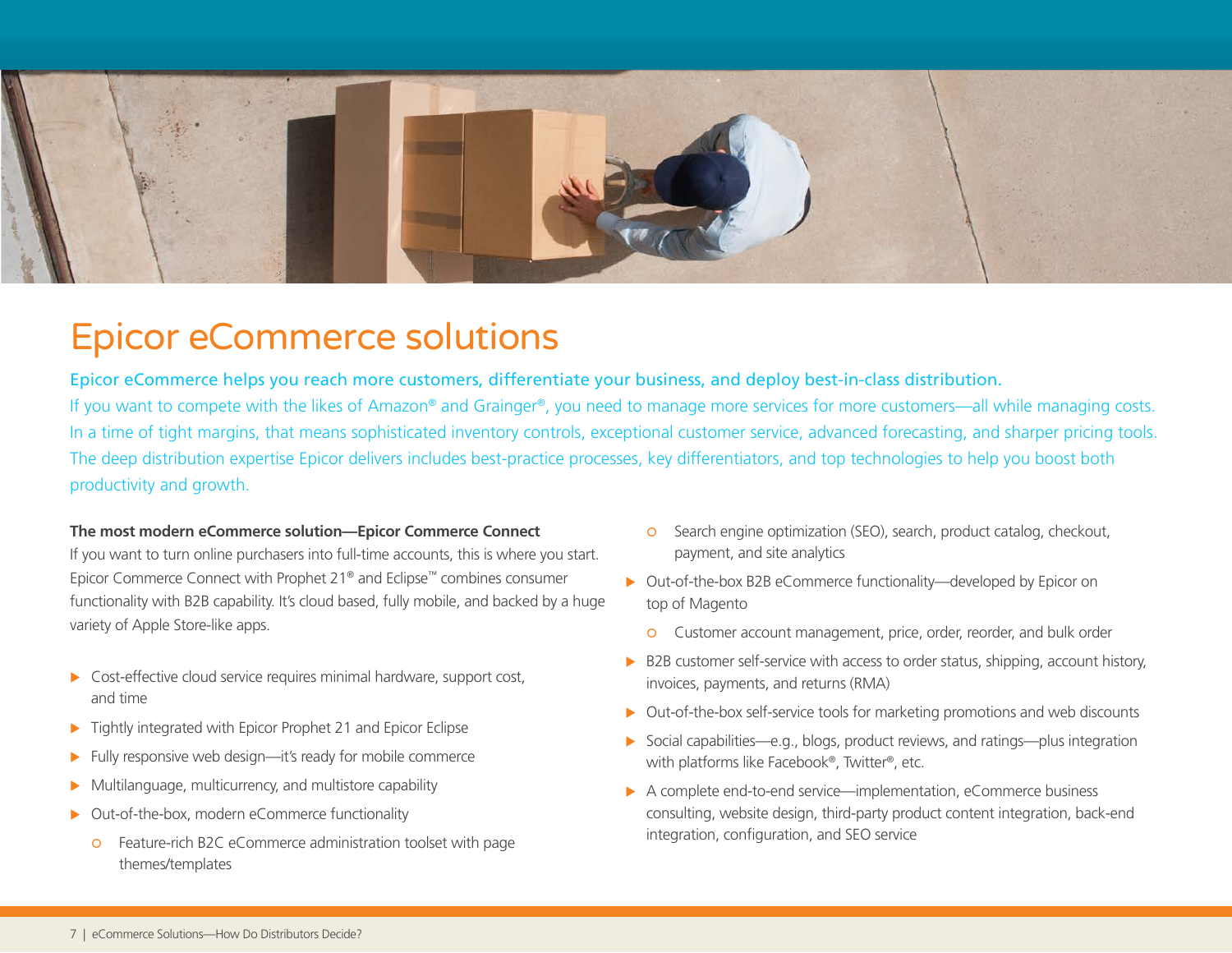

#### **There's more than one way to make everything work—explore other Epicor solutions**

Epicor has a variety of ways to make eCommerce work for distributors like you—whether you are in an industrial-oriented or a construction-oriented business. And no matter your business size or budget, we can get you started with a modern, fully-integrated business system. Both Prophet 21 and Eclipse offer out-of-thebox storefront solutions that give you:

- $\blacktriangleright$  A fully hosted, integrated web storefront that can reduce your customer support costs and give your customers more flexibility to access price and product information from anywhere, anytime
- $\blacktriangleright$  Clearly identified links to streamline navigation and direct visitors to the information they need
- $\blacktriangleright$  Tight integration that lets the customer enter order information directly into your system, so your staff can focus on other priorities
- $\triangleright$  24/7 convenience—allowing independent contractors, shift workers, and other clients to place orders after you've closed the office for the day
- $\triangleright$  Mobile access, so customers can place orders from anywhere—even remote jobsites
- $\triangleright$  Account management tools that provide fast access to bids, open orders, order history, payment history, and shipping information
- $\blacktriangleright$  Reporting tools that offer deep visibility into how your customers use your site—including which customers clicked your banner ads and how often they clicked
- Powerful API for connecting your business to the world—providing a full .NET stack and supporting SOAP and REST for Internet connectivity
- $\triangleright$  cXML provides consistent communication of business documents between procurement applications, eCommerce hubs, and suppliers
- $\triangleright$  Built-in EDI capabilities, or easy interoperability with EDI mappers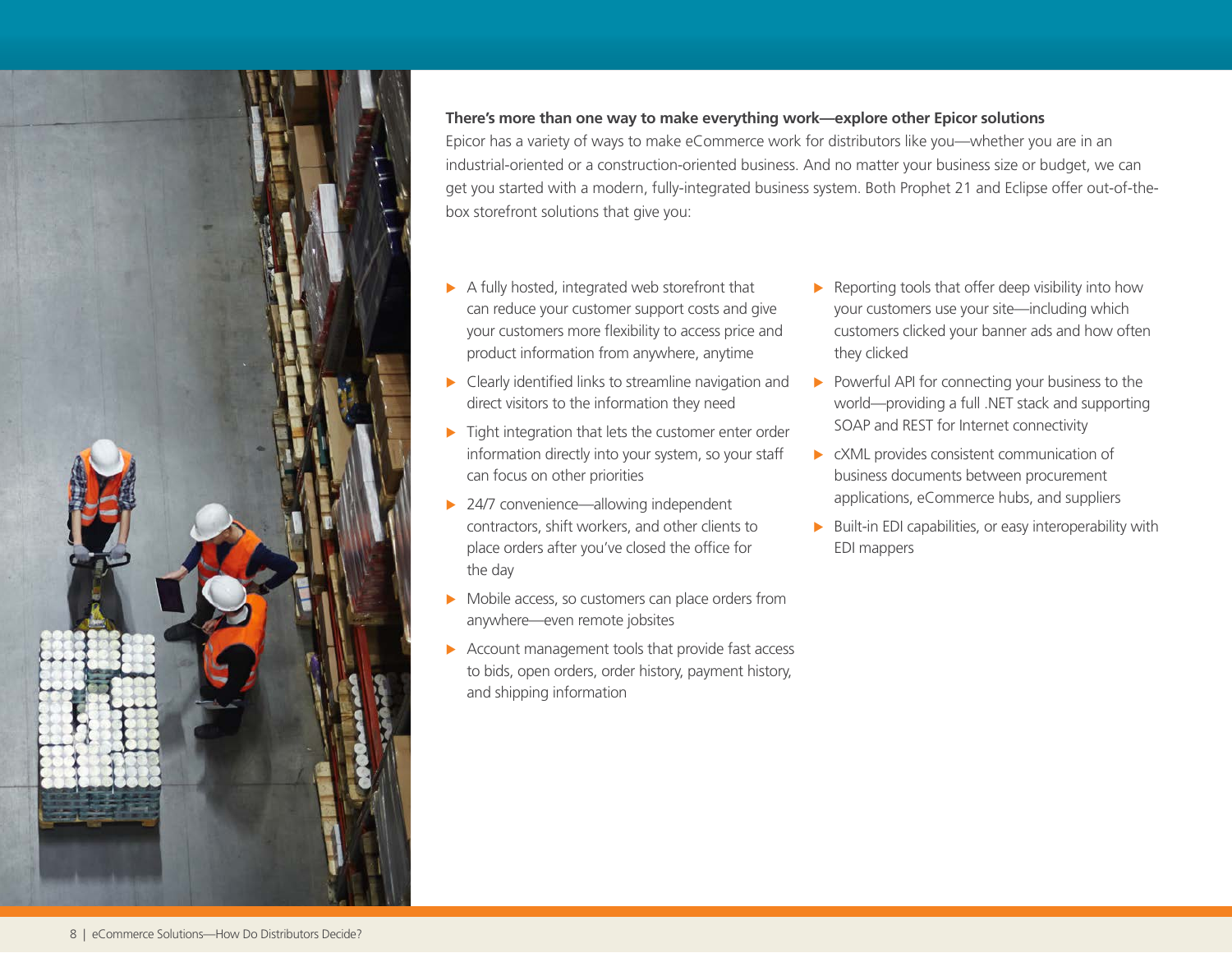#### **The Epicor distribution solution**

Epicor is here to help distributors grow. We're a high-value, low-risk, and deep-experience pathway to bring your ERP systems to the cloud—and your business to your customer. What's more, we can prove it—we have five times more second-time ERP buyers than the industry average.

Only Epicor can provide complete business digitization along with the refined expertise of a half-century of distribution experience. This includes open eCommerce platforms, mobile sales and field services, wireless sales counters and warehouses, advanced inventory management and customer optimization tools, cloud deployment, and direct 24/7 support.

Additionally, Epicor builds in the little things that only a distributor could love like work queues, wire cutting, PO variance queues, kitting, assembly and production orders, job management, VMI, and special project pricing.

These features combine to bring you:

- **Best-in-class processes** built into Prophet 21 and Eclipse business systems
- X **Value-adding differentiation** focused on industrial and construction distributors
- ▶ **eCommerce tailored to your needs**—from interfaces to full infrastructure solutions
- ▶ Analytical tools that include buying trends, a customer profitability analyzer, and strategic pricing
- **Mobility** for remote workers, mobile workers, sales, and services
- **Flexible deployment**—including cloud, hosted, or on-premises